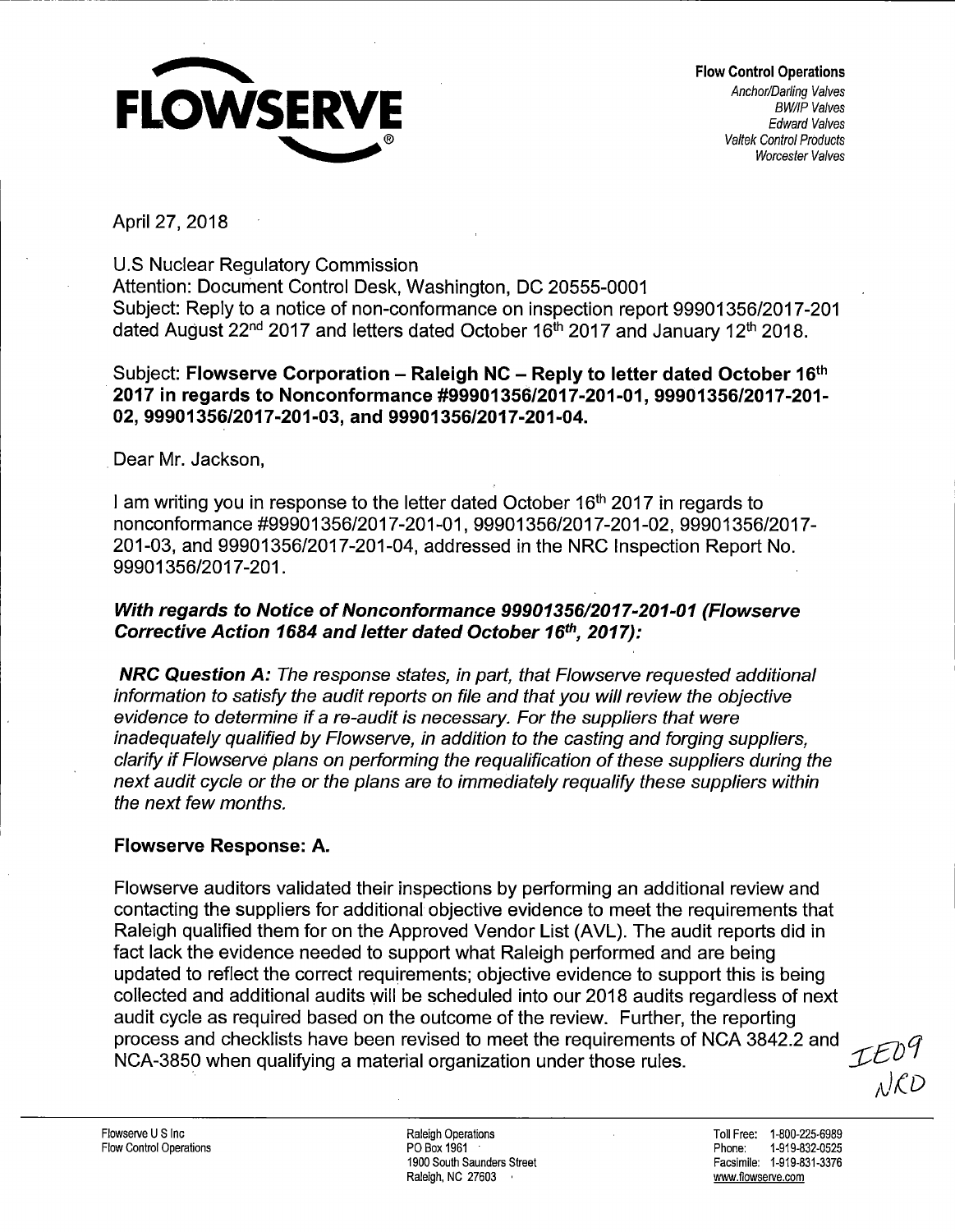**NRC Question B:** If your response to question 1a above is that Flowserve will requalify the suppliers during the next audit cycle, describe in detail which actions Flowserve has taken to assure that the material or services, as applicable, provided by these suppliers will perform their intended safety function.

## **Flowserve Response B:**

Flowserve is scheduling audits as applicable in our 2018 schedule if the supplier's documentation did not meet the requirements after review by Flowserve. All Nonconformance reports generated by our suppliers are verified and approved by Flowserve and were not found to be create a safety concern for our customers. Any nonconformance found at our suppliers that could create a safety concern would be identified and evaluated for impacts and notification to the NRC would take place; this has not been the case in this review.

**NRC Question C:** The response states, in part, that the issue had been determined that Flowserve did not reference in the audit reports that the suppliers were qualified as material organizations under the rules of NGA 3842.2, and that the suppliers were in fact audited to meet these requirements. In addition, the response states, in part, that the AVL and the audit reports for the casting and forging suppliers will be corrected to show what they were audited against and qualified to supply under the NCA-3850 rules. The nonconformance was issued due to Flowserve not providing sufficient objective evidence to support the conclusion that the suppliers had met the controls and applicable requirements of NCA-3850, not just because the thete was no reference in the audit reports that the suppliers were qualified as material organizations. Describe in detail how Flowserve plans on showing that the suppliers were audited against and qualified to supply under the requirements of NCA-3850.

# **Flowserve Response C:**

In response to the above non-conformance and letter: Raleigh performed a full review of our material suppliers to determine whether we had adequate details and or objective evidence in the reports and checklists. The audit reports and checklists along with one on one reviews with the auditing group show that the audit was performed with intentions to qualify the material organizations but the evidence was not explicit in the reports, nor did it adequately state they were audited to be qualified under the rules of NCA 3842.2 and NCA-3850. The auditors validated their inspections by performing an additional review and contacting the suppliers for additional objective evidence to meet the requirements that Raleigh qualified them for on the Approved Vendor List (AVL). The audit reports did in fact lack the evidence needed to support what Raleigh performed and are being updated to reflect the correct requirements; objective evidence to support this is being collected.

The reporting process and checklists have been revised to meet the requirements of NCA 3842.2 and NCA-3850 when qualifying a material organization under those rules.

Flowserve U S Inc Flow Control Division Raleigh Operations PO Box 1961 1900 South Saunders Street Raleigh, NC 27603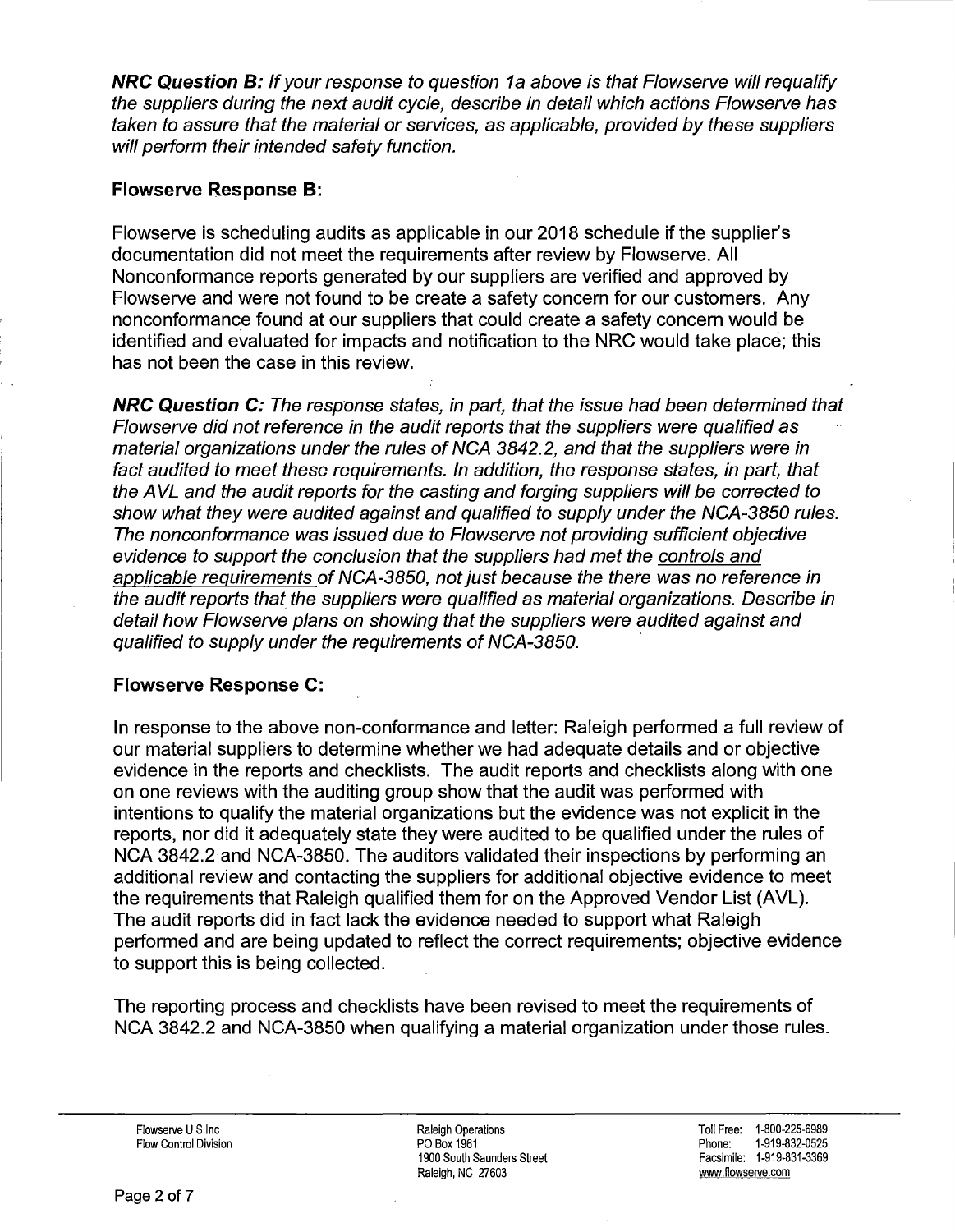Example 1: Pradeep was found during the audit that Flowserve Raleigh failed to adequately qualify them as a material organization in the report. After Flowserve Raleigh's request, Pradeep could not provide supporting documentation for NCA 3842.2 in Subsection NCA of Section III of the ASME B&PV Code,10CFR50 Appendix B and 10 OFR Part 21. An audit was scheduled and completed in November 2017. Pradeep was audited under the rules of NCA 3842.2 and NCA-3850 and approved on Raleigh's AVL; the new report structure and checklist were used.

Example 2: Aruna was found during the NRC inspection that Flowserve Raleigh failed to adequately qualify them as a material organization. Flowserve Raleigh requested additional documentation/objective evid1 ence to Aruna. Aruna provided an updated QA Manual with supporting documentation for NGA 3842.2 and NCA-3850 of the ASME B&PV Code. Flowserve Raleigh reviewed the documentation and found it to be in compliance. No additional audit outside of the schedule triannual audit has been scheduled.

Based on the above reviews, Raleigh has determined there is no impact on the materials that were supplied from Raleigh as the suppliers were found to meet the requirements of NCA-3842.2 and NCA-3850 although the objective evidence reported was not adequate at the time of the NRC inspection. Reports and checklists are being updated as reviews are closed with additional objective evidence or follow up audits are performed. In addition to the NRC's finding the QA Manager has instituted an annual oversight on the Raleigh Lead Auditors for capability demonstration. Raleigh is tentatively scheduling this full review and all audit reports to be closed by March 31<sup>st</sup> 2018. ·

### **With regards to Notice of Nonconformance 99901356/2017-201-02 (Flowserve Corrective Action 1684 and letter dajed October 16'h, 2017):**

**NRC Question A:** The response states that, in part, that Flowserve requested additional information to satisfy the audit reports on file and the you will review the objective evidence to determine if a re-audit is necessary. For the suppliers that were inadequately qualified by Flowserve, in addition to the casting and forging suppliers, clarify if Flowserve plans on performing the requalification of these suppliers during the next audit cycle or the plans are to immediately requalify these suppliers with the next few months.

# **Flowserve Response A:**

Flowserve Response A) Raleigh performed a full review of the AVL for all our suppliers in regards to 10CFR50 Appendix B and 10CFR21 regulations. BodyCote, East Carolina Heat Treat, Pradeep, Aruna and Exova are part of this review. Raleigh determined there was not enough solid objective evidence in the reports or the quality programs that the company met the requirements of 10CFR50 Appendix B or 10CFR21 and requested from the suppliers that they provide this for review and approval and Raleigh would use this as objective evidence in lthe audit reports. If Raleigh determined this objective evidence was not adequate ahd could not have the supplier update their procedures, an audit was scheduled in pur 2018 calendar regardless of next audit cycle.

Flowserve U S Inc Flow Control Division

I Raleigh Operations PO Box 1961 1900 South Saunders Street . Raleigh, NC 27603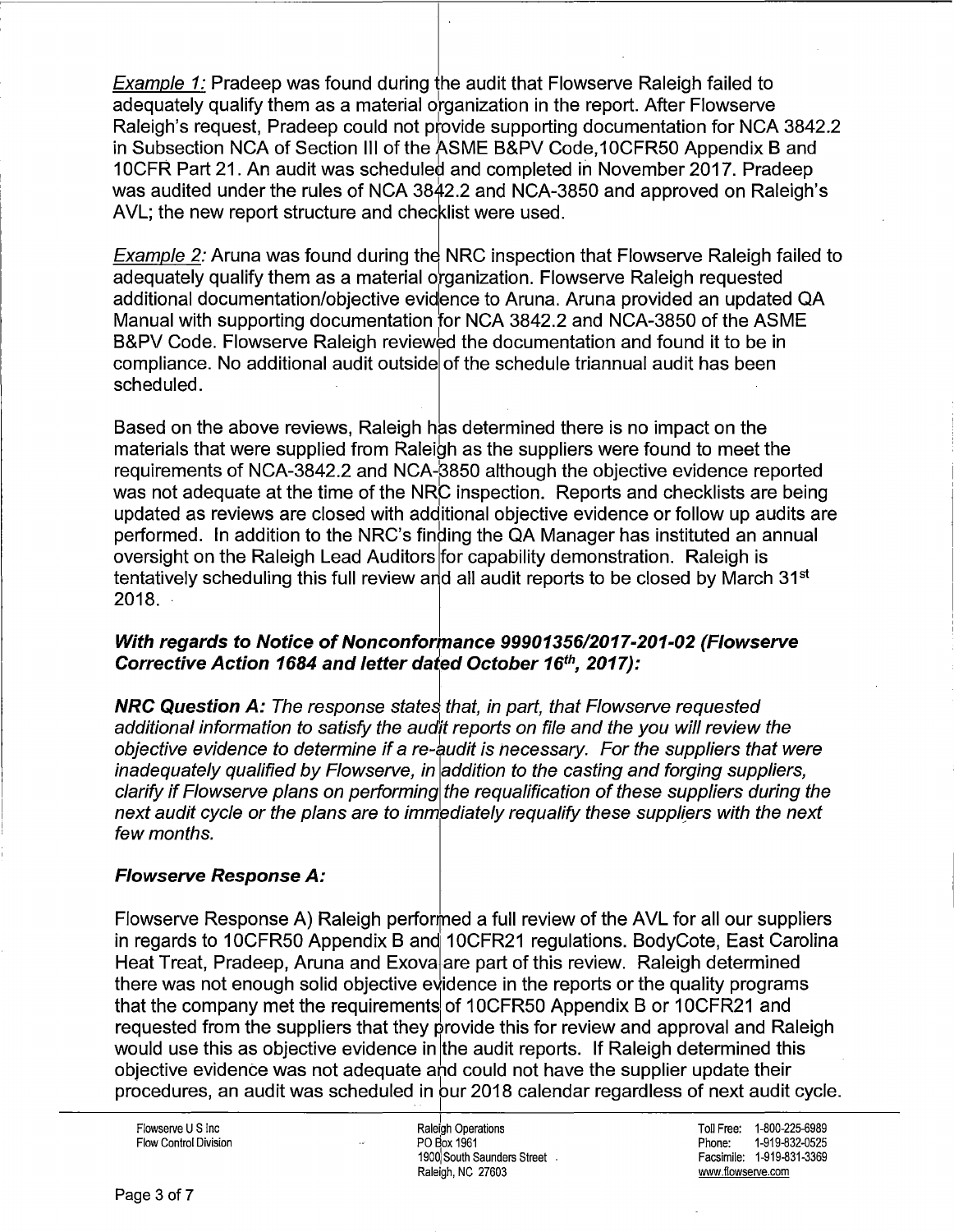**NRC Question B:** If your response to question 1a above is that Flowserve will requalify the suppliers during the next audit cycle, describe in detail which actions Flowserve has taken to assure that the material or services, as applicable, provided by these suppliers will perform their intended safety function.

### **Flowserve Response B:**

Flowserve is scheduling audits as applicable in our 2018 schedule if the supplier's documentation did not meet the requirements after review by Flowserve. There has been no suppliers identified as a safety concern after reviews and audits were performed for validation of qualifications.

**NRC Question C:** The response states, in part, that the programs were audited to the requirements of Title 10 of the Code of Federal Regulations (10CFR) Part 50 Appendix B and 10CFR Part 21 but the audit checklists were not fully disclosing enough objective evidence. For the suppliers identified in example 1 of the nonconformance, the NRC inspection team had identified that these suppliers had quality assurance (QA) programs based on ISO 17025 and ISO 9001, as applicable. Suppliers with this type of programs need to have additional controls and processes in place to ensure that they have a QA program that meets the requirements of Appendix B to 10 CFR Part 50. In addition, these suppliers must have an adequate program that meets the requirements of 10 CFR Part 21 for the supply of basic components. Describe in detail what actions Flowserve is planning on taking to ensure these suppliers do in fact have the adequate controls and processes built into their quality programs to assure that they meet the applicable requirements of Appendix B to 10 CFR Part 50 and 10 CFR Part 21.

# **Flowserve Response C:**

Raleigh performed a full review of the AVL for all our suppliers in regards to 1 OCFR50 Appendix B and 10 CFR21 regulations, Aruna, Pradeep, Trinity Forge, Bodycote, East Carolina Heat Treat, Exova and Wodin were part of this review. The review showed a lack of reporting of objective evidence in the audit report and checklist to validate the qualification of the material suppliers. There was not enough solid objective evidence in the reports or the quality programs that the supplier of material met the requirements of 1 OCFR50 Appendix 8 or 1'0CFR21. Objective evidence was requested and received from our suppliers including implementing 10 CFR Part 21 and annexes implementing 1 OCFR50 Appendix 8. Suppliers that did not have the annex to Appendix 8 will and have created and added this to their programs. Suppliers that had 10CFR21 procedures that were not adequate will and have revised to satisfy the full requirements. Objective evidence is being maintained with the audit reports. A review of 36 audits of Flowserve Raleigh determined 4 suppliers had issues with their 10CFR Part 21 and 10 CFR Part 50 of Appendix 8 program not meeting the full extent of the regulation.

During the reviews of objective evidence from our suppliers or if responses were not clear, Raleigh scheduled audits in our 2018 calendar to perform an onsite visit. Flowserve Raleigh did perform audits of Bodycote, Aruna, East Carolina Heat Treat and Exova to include a few to validate the controls in regards to meeting 1 OCFR Part 50, Appendix B and 10 CFR Part 21.

Flowserve U S Inc Flow Control Division Raleigh Operations PO Box 1961 1900 South Saunders Street Raleigh, NC 27603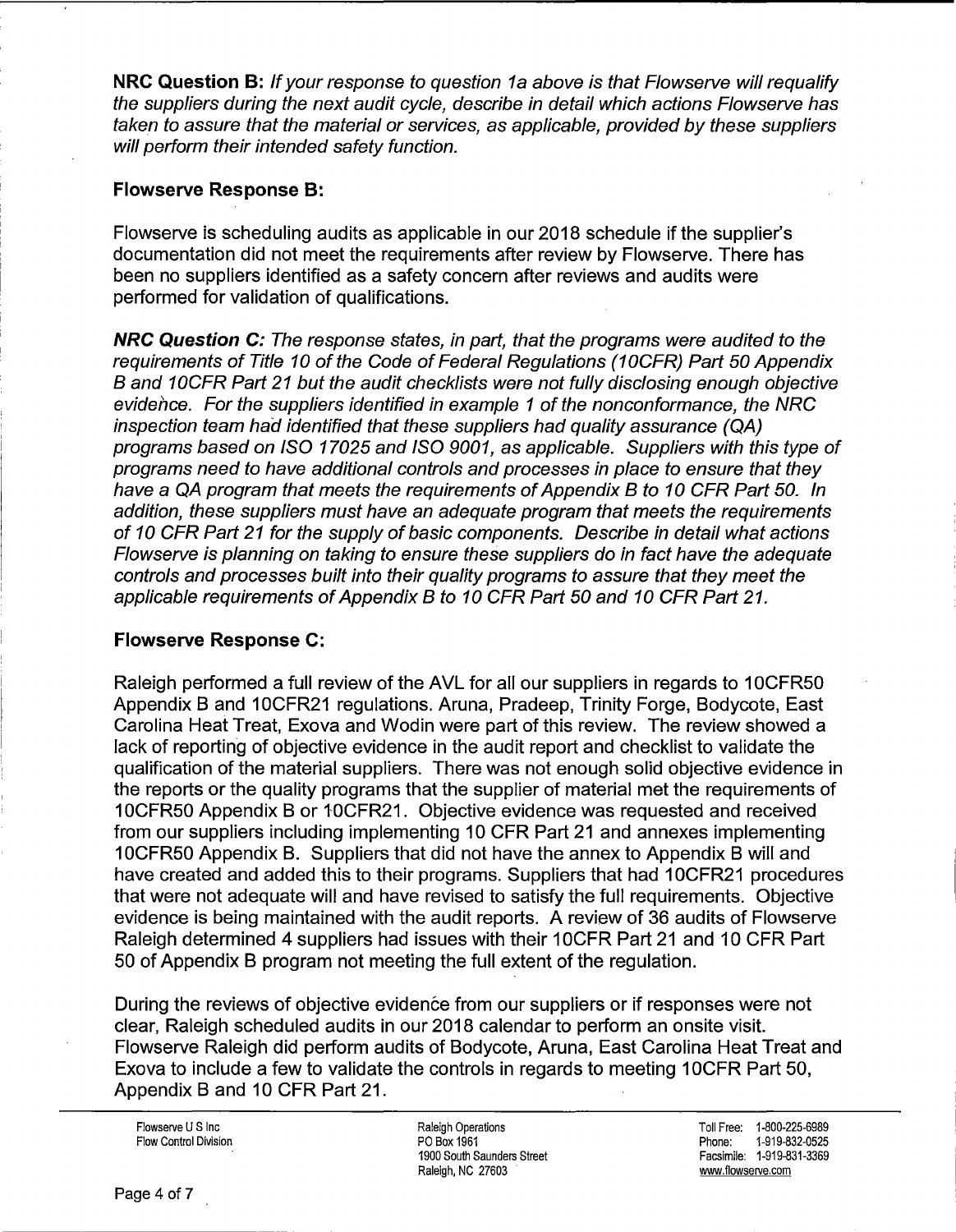Example 1: An audit of Bodycote was required and performed by Flowserve Raleigh. After review it was determined to remove Bodycote as a safety related service as they did not meet the full extent of 10CFR50 Appendix B and 10CFR21 and had no intentions of doing so going forward. A review of all purchase orders was performed and determined that Raleigh was not using this supplier for safety related applications and changed them on the AVL as commercial and a dedication of service will be required if needed for any safety related service.

Example 2: East Carolina Heat Treat was audited and verified that an 1 OCFRSO Appendix B annex was in place and implementing procedures were being utilized to satisfy the regulations. 1 OCFR Part 21 was reviewed and revised during the audit to meet the regulation in its entirety. East Carolina was notifying Raleigh of all nonconformance's and Raleigh would review for any potential part 21 concerns. There were no 10 CFR Part 21 issues identified at East Carolina from the nonconformance reviews by Raleigh.

Example 3: Exova was contacted by Raleigh and provided their Annex to 10CFR Part 50 and 10 CFR Part 21 procedure. The review was performed and accepted by Flowserve Raleigh; the objective evidence is being maintained in the Exova audit file. No onsite visit was required as the audit performed and with the objective evidence validates the 10CFR Part 50 and 10CFR Part 21 requirements at Exova.

## **With regards to Notice of Nonconformance 99901356/2017-201-03 (Flowserve Corrective Action 1680 Revision 2 and letter dated October 16th, 2017):**

**NRC Question A:** The response states that immediate action was to lock the cages and only the supervisor or designees will have access to the weld material storage area. Confirm that this action is also the corrective action that will be implemented going forward.

### **Flowserve Response to A:**

The immediate and long term corrective action was to lock the cages with only the Supervisor and designees having access to the weld material storage areas, this is in place. Raleigh management trained all personnel in the welding departments on procedure 36-40-14 and the QA Manual.

**NRC Question B:** The response states that the procedures and quality program will be reviewed for potential process changes to provide clearer directions for better process and weld controls. Specify the proposed completion date for these actions.

### **Flowserve Response to B:**

The procedure 36-40-14 and QA program reviews and updates are scheduled to be completed by June of 2018. A copy of the revised quality manual will be sent out after approvals have been completed.

Flowserve U S Inc Flow Control Division Raleigh Operations PO Box 1961 1900 South Saunders Street Raleigh, NC 27603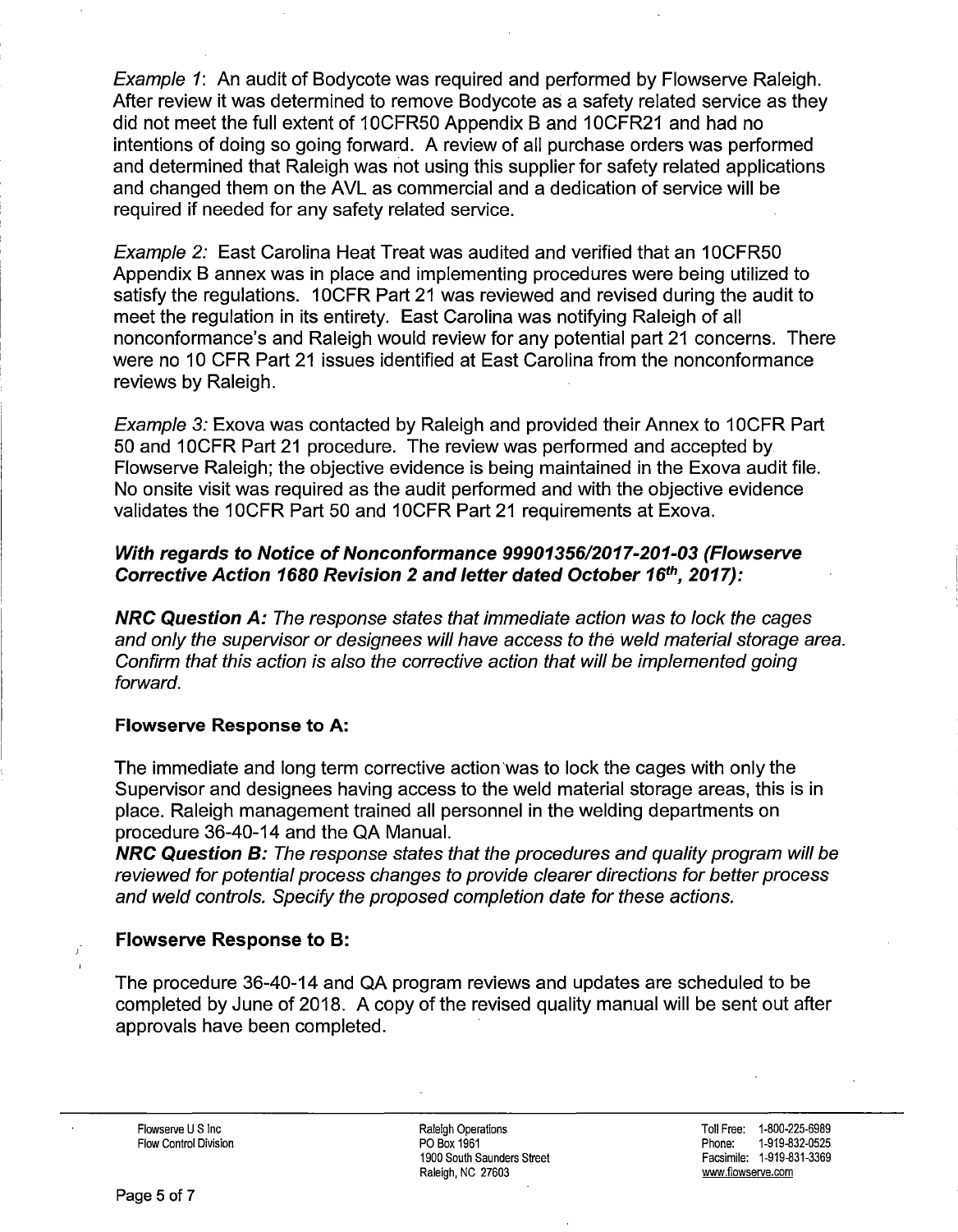#### **With regards to Notice of Nonconformance 99901356/2017-201-04 (Flowserve Corrective Action 1686 and letter dated October 16th, 2017):**

**NRC Question A:** The response states, in part, that "the welding procedures PB-123NW and PB-323NW all fist the requirements to only use stainless steel materials during processing." However, there are two requirements in WEC Technical Specification No. APP-GW-X0-602, "Cleaning and Cleanliness Requirements for Equipment for Use in Nuclear Supply and Associated Systems" Revision 3, dated February 18, 2013, for cleaning of stainless steels. The first requirement is that these wire brushes that are used for stainless steel shall not be used on carbon steel material in order to prevent cross-contamination. Bother of these requirements should be specified in the weld procedures that are used in production and are qualified in accordance with Section IX of the ASME Code. However, not all of Flowserve's weld procedures include both of these requirements. For Example, weld procedure PB-121N only has requirements of cross contamination. There is no requirement in in weld procedure PB-121N to use stainless steel wire brushes, while weld procedure PB-323NW requires the use of stainless steel wire brushes but does not require steps to prevent cross-contamination. In Addition, paragraph QW-200.1(b) states that "The completed WPS shall describe all of the essential, nonessential, and when required, supplementary essential variables for each welding process used in the WPS. These variables are listed for each process in QW-250 and are defined in Article IV, Welding data." QW-250 in Section IX of the ASME BP&V Code fists cleaning as a variable that shall be specified in the WPS.

Describe what actions will be taken to ensure Flowserve 's weld procedures will meet the requirements of the WEC Technical specifications and of the ASME BP&V Code. In addition, specify the proposed completion dates for these actions. It is noted that cleaning of stainless steel welds is critical for ensuring the integrity of stainless steel welds (including the issue discussed above) and is documented in a paper titled "Selecting the Best Wire Brushes for Weld Cleaning," in the American Welding Society **(AWS)** Welding Journal, August 2017 Edition.

#### **Flowserve Response to A:**

The WPS's applicable to the WEC Sales Orders, and currently approved by WEC in the present content, have been revised to insert the following statement to replace the current notes as presently worded in the current WEC approved WPS revision levels. "Only stainless steel brushes and wheels shall be used when removing scale or rust from the surfaces to be welded. Only equipment previously used strictly for stainless steel may be used." (See Example 1). These actions have been completed in Raleigh.

Flowserve Raleigh has verified that the requirements to prevent cross contamination are built into the processes and quality program here in Raleigh. The cleaning process is being performed during all facets of the manufacturing. If a component is suspected of being cross contaminated during any manufacturing process it will be segregated and processed under a non-conformance under the rules of Raleigh's approved quality program and processes.

Flowserve U S Inc. Flow Control Division Raleigh Operations PO Box 1961 1900 South Saunders Street Raleigh, NC 27603